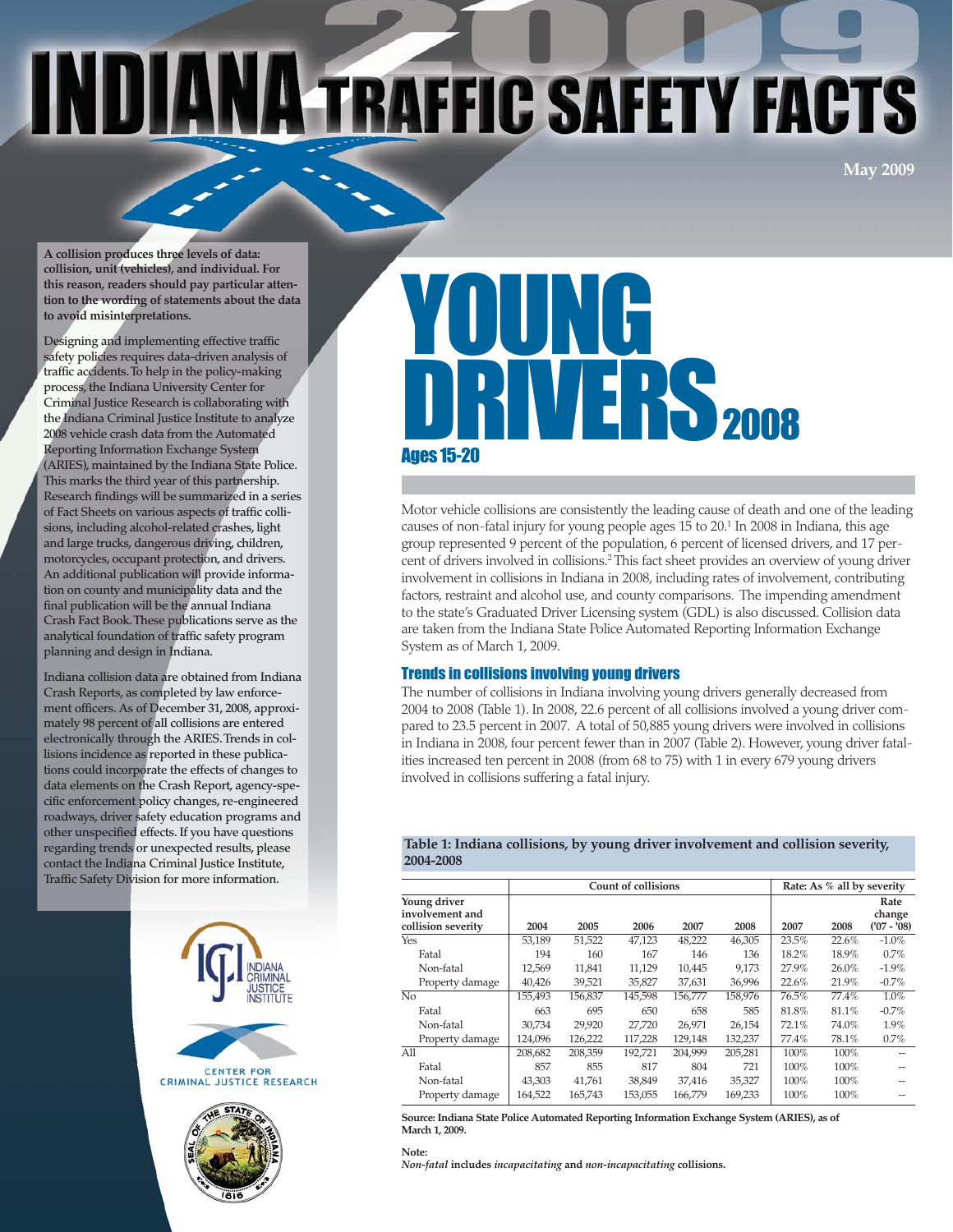# **Table 2: Injuries in collisions involving young drivers, 2004-2008**

| Injury status         | 2004    | 2005   | 2006   | 2007   | 2008   |
|-----------------------|---------|--------|--------|--------|--------|
| A11                   | 101,399 | 97,115 | 89,027 | 89,688 | 85,081 |
| Young driver $(< 21)$ | 59,017  | 56,949 | 52,100 | 53,024 | 50,885 |
| Other                 | 42,382  | 40,166 | 36,927 | 36,664 | 34,196 |
| Fatality              | 221     | 187    | 192    | 174    | 157    |
| Young driver $(< 21)$ | 99      | 81     | 89     | 68     | 75     |
| Other                 | 122     | 106    | 103    | 106    | 82     |
| Incapacitating        | 1.038   | 977    | 970    | 873    | 806    |
| Young driver $(< 21)$ | 436     | 401    | 381    | 369    | 338    |
| Other                 | 602     | 576    | 589    | 504    | 468    |
| Non-incapacitating    | 17,857  | 16,706 | 15,940 | 14.742 | 12,611 |
| Young driver $(< 21)$ | 7,724   | 7,147  | 6,741  | 6,137  | 5,314  |
| Other                 | 10,133  | 9,559  | 9,199  | 8,605  | 7,297  |
| Other injury          | 8958    | 10213  | 6462   | 2442   | 1725   |
| Young driver $(< 21)$ | 5,333   | 6.055  | 3,824  | 1.473  | 1.015  |
| Other                 | 3,625   | 4,158  | 2,638  | 969    | 710    |
| Not injured           | 73,325  | 69,032 | 65,463 | 71,457 | 69,782 |
| Young driver $(< 21)$ | 45,425  | 43,265 | 41,065 | 44,977 | 44,143 |
| Other                 | 27,900  | 25,767 | 24,398 | 26,480 | 25,639 |
|                       |         |        |        |        |        |

**Source: Indiana State Police Automated Reporting Information Exchange System (ARIES), as of March 1, 2009.**

#### **Notes:**

*Non-incapacitating* **is defined as an individual with injury type of** *non-incapacitating* **or** *possible***.**

*Other injury* **is defined as an individual with injury type of not reported,** *unknown, refused,* **or invalid (+).**

*Not injured* **is defined as an individual with no injury type (NULL) reported and should only apply to drivers involved in collisions.**

From 1999 to 2007, the rate of young drivers involved in Indiana fatal collisions per 100,000 licensed young drivers decreased an average of 3.3 percent each year (Table 3). For the same period, Indiana young drivers fatally injured per 100,000 licensed decreased an average of 3.8 percent each year—a greater decrease than the Great Lakes region (3.6 percent) and United States (1.8 percent). While the rate of young drivers involved in fatal collisions decreased further in 2008 to 48.4, the rate of young drivers fatally injured increased slightly from 24 to 25.6 in 2008.3

Research consistently demonstrates that younger drivers have substantially higher collision rates—and thus, greater risk of injury or death—than older drivers.4,5 In 2008, young drivers in Indiana had the highest rates of involvement in fatal collisions (Figure 1). For every 10,000 licensed 16-17 year olds, 19.6 were involved in a fatal collision—a rate 5.5 times greater than 18- 20 year old drivers and more than seven times greater than any older driver age group.

# Young driver contributing factors

Inexperience, inadequate driving skills, greater propensity for risk-taking, driving while impaired, and in-vehicle driver distractions put young drivers at greater risk for involvement in collisions.6 In 2008, young driver actions were more often reported as contributing factors in collisions compared to older drivers (drivers age 21 and over); *driver not a factor* represented only 30 percent of young driver contributing factors but 46 percent of older driver factors (Table 4).7 More than half (55 percent) of young driver contributing factors were attributable to *errant/risky driving* compared to 40 percent for older drivers. Certain contributing factors were also more common in different young driver age groups. A 16-17 year old driver was 1.9 times more likely than a 15-year old driver and 1.3 times more likely than an 18-20 year old driver to have been distracted. Drivers 18-20 years old were 1.6 times more likely than 15-year old

drivers and 2.5 times more likely than 16-17 year old drivers to be impaired (not shown).

Young drivers with passengers are consistently at greater risk of collisions due to the combination of passenger-induced distractions, driver inexperience, and greater propensity for driver risktaking.8 In 2008 in Indiana, young drivers of all ages involved in collisions were more likely than older drivers to be driving with passengers (Table 5). Specifically, young drivers were 1.3 times more likely than older drivers to have passengers with them and 1.6 times more likely to have passengers in fatal collisions. Additionally, 16-17 year old drivers in fatal collisions were 1.9 times more likely than older drivers to have passengers, and 1.4 times more likely to have passengers in multiple vehicle colli-

| Region               | 1999                                                 | 2000 | 2001 | 2002 | 2003                                 | 2004 | 2005 | 2006 | 2007 | Avg $%$ change<br>1999-2007 | 2008 | % Change<br>$(107 - 108)$ |
|----------------------|------------------------------------------------------|------|------|------|--------------------------------------|------|------|------|------|-----------------------------|------|---------------------------|
|                      | Young drivers $(< 21$ ) involved in fatal collisions |      |      |      |                                      |      |      |      |      |                             |      |                           |
| Indiana              | 75.1                                                 | 62.8 | 64   | 51   | 59.9                                 | 68.4 | 54.3 | 58.5 | 52.4 | $-3.3\%$                    | 48.4 | $-7.7\%$                  |
| <b>Great Lakes</b>   | 59.7                                                 | 56.7 | 53.9 | 54.9 | 53.2                                 | 50.1 | 45.5 | 44.2 | 41.6 | $-4.4\%$                    | n/a  | n/a                       |
| <b>United States</b> | 64.6                                                 | 63.3 | 64.6 | 66.2 | 63.4                                 | 63.1 | 59.3 | 57.7 | 52.8 | $-2.4%$                     | n/a  | n/a                       |
|                      |                                                      |      |      |      | Young drivers (< 21) fatally injured |      |      |      |      |                             |      |                           |
| Indiana              | 35.9                                                 | 28.2 | 31.4 | 27.3 | 27.4                                 | 32.9 | 26.8 | 29.1 | 24.0 | $-3.8\%$                    | 25.6 | 6.5%                      |
| <b>Great Lakes</b>   | 26.2                                                 | 24.3 | 24.7 | 25.8 | 24.3                                 | 22.8 | 21.3 | 20.6 | 19.5 | $-3.6%$                     | n/a  | n/a                       |
| <b>United States</b> | 28.1                                                 | 27.9 | 28.7 | 30.6 | 29.4                                 | 28.9 | 27.5 | 26.9 | 24.0 | $-1.8%$                     | n/a  | n/a                       |

#### **Table 3: Young drivers in fatal collisions, per 100,000 licensed young drivers, 1999-2008**

#### **Source:**

**1999-2007: Fatality Analysis Reporting System; Federal Highway Administration, State Transportation Statistics.**

**2008: Indiana State Police Automated Reporting Information Exchange System (ARIES), as of March 1, 2009; Indiana Bureau of Motor Vehicles, as of February 16, 2008.**

#### **Note:**

*Great Lakes* **region is defined as Indiana, Illinois, Michigan, Minnesota, Ohio, and Wisconsin.**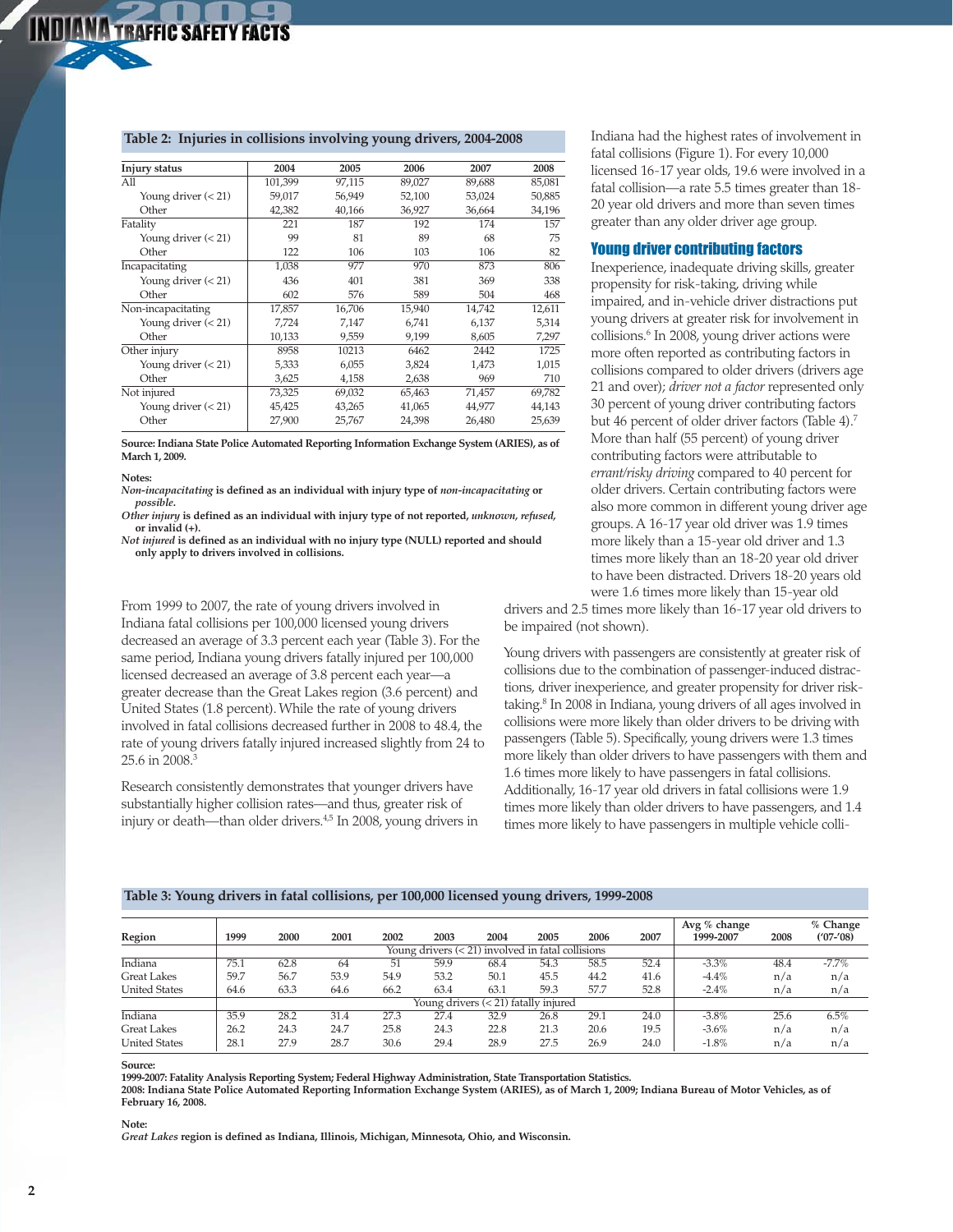sions. In response to studies that demonstrate the increased risk posed by passenger distractions, Indiana is debating amending its GDL system to prohibit probationary license holders between 16.5 years old and 17 years old from carrying passengers "for the first 180 days unless accompanied by a licensed instructor or 25 year old licensed driver." 9

# Safety equipment use and alcohol use

Considering drivers involved in collisions where safety equipment use was known, young drivers—with the exception of 15 year old drivers—were generally just as likely as older drivers to have used safety equipment (97.4 percent versus 97.6 percent) (Table 6). Over half of young drivers killed were using safety



**Sources: Collision: Indiana State Police Automated Reporting Information Exchange System (ARIES), as of March 1, 2009. Licensed driver: Indiana Bureau of Motor Vehicles, as of February 16, 2008.**

#### **Note:**

**Includes drivers with a valid age reported in collision and licensed driver data.**

# **Table 4: Young driver contributing factors in Indiana collisions, 2008**

|                                 |        |                | <b>Count of driver factors</b> |        |         | Percent of driver factors<br>$21$<br>18-20<br>16-17<br>15<br>100.0%<br>100.0%<br>100.0%<br>100.0%<br>55.2%<br>48.1%<br>58.7%<br>53.1%<br>29.9%<br>33.1%<br>26.6%<br>31.8%<br>7.9%<br>13.9%<br>8.1%<br>7.7%<br>5.3%<br>2.8%<br>4.6%<br>4.2%<br>3.8%<br>4.5%<br>3.4%<br>2.4%<br>0.7%<br>$0.6\%$<br>$0.0\%$<br>0.7%<br>0.1%<br>0.2%<br>0.4%<br>0.1% |      |      |      |           |
|---------------------------------|--------|----------------|--------------------------------|--------|---------|--------------------------------------------------------------------------------------------------------------------------------------------------------------------------------------------------------------------------------------------------------------------------------------------------------------------------------------------------|------|------|------|-----------|
|                                 | $21$   | 15             | 16-17                          | 18-20  | $21+$   |                                                                                                                                                                                                                                                                                                                                                  |      |      |      | $21 + \%$ |
| All driver factors assigned     | 54.717 | 459            | 20,366                         | 33,892 | 271.486 |                                                                                                                                                                                                                                                                                                                                                  |      |      |      | 100.0%    |
| Errant/risky driving            | 30.179 | 221            | 11.953                         | 18,005 | 107,363 |                                                                                                                                                                                                                                                                                                                                                  |      |      |      | 39.5%     |
| Driver not a factor             | 16,357 | 152            | 5.424                          | 10.781 | 126,085 |                                                                                                                                                                                                                                                                                                                                                  |      |      |      | 46.4%     |
| Other driving condition         | 4,347  | 64             | 1,658                          | 2,625  | 21,054  |                                                                                                                                                                                                                                                                                                                                                  |      |      |      | 7.8%      |
| Distracted driving              | 2,493  | 13             | 1,071                          | 1.409  | 7,496   |                                                                                                                                                                                                                                                                                                                                                  |      |      |      | 2.8%      |
| Driver Distracted (Explained    |        |                |                                |        |         |                                                                                                                                                                                                                                                                                                                                                  |      |      |      |           |
| in Narrative)                   | 2.069  | 11             | 914                            | 1.144  | 6,524   |                                                                                                                                                                                                                                                                                                                                                  |      |      |      | 2.4%      |
| Cell phone and other telematics | 363    | $\Omega$       | 125                            | 238    | 817     |                                                                                                                                                                                                                                                                                                                                                  |      |      |      | 0.3%      |
| Passenger distraction           | 61     | $\overline{2}$ | 32                             | 27     | 155     |                                                                                                                                                                                                                                                                                                                                                  |      |      |      | 0.1%      |
| Impaired driving                | 1,341  | 9              | 260                            | 1,072  | 9,488   | 2.5%                                                                                                                                                                                                                                                                                                                                             | 2.0% | 1.3% | 3.2% | 3.5%      |

**Source: Indiana State Police Automated Reporting Information Exchange System (ARIES), as of March 1, 2009.**

#### **Notes:**

**Counts are for drivers with a valid age reported.**

**Counts may be greater than the number of drivers because multiple factors can be reported for a single driver.**

Percent values represent the percent of all factors for each group (i.e., of the 459 factors attributed to 15 year old drivers involved in collisions, *distracted driving* **accounted for 2.8%).**

*Driver impaired* **is defined as contributing factors reported as one or more of the following: 1)** *Alcoholic beverages,* **2)** *Driver Asleep or Fatigued,* **3)** *Driver Illness,* **4)** *Illegal Drugs***, and 5)** *Prescription Drugs.*

*Errant/risky driving* **is defined as contributing factors reported as one or more of the following: 1)** *Disregard Signal/Reg Sign,* **2)** *Failure to Yield Right of Way,* 3) Following Too Closely, 4) Improper Lane Usage, 5) Improper Passing, 6) Improper Turning, 7) Jackknifing, 8) Left of Center, 9) Overcorrecting/Oversteering, 10) Ran Off Road Left, 11) Ran Off Road Right, 12) Speed too Fast for Weather Conditions, 13) Unsafe Backing, 14) Unsafe Speed, and 15) Wrong Way on *One Way.*

*Other driving condition* **is defined as contributing factors reported as one or more of the following: 1)** *Other (Explained in Narrative) - driver,* **2)** *Pedestrian Action,* **and 3)** *Violation of License Restriction.*

*Unknown* **is defined as contributing factors reported as** *multiple codes.*

*Other driving condition* **includes** *unknown* **driver factors**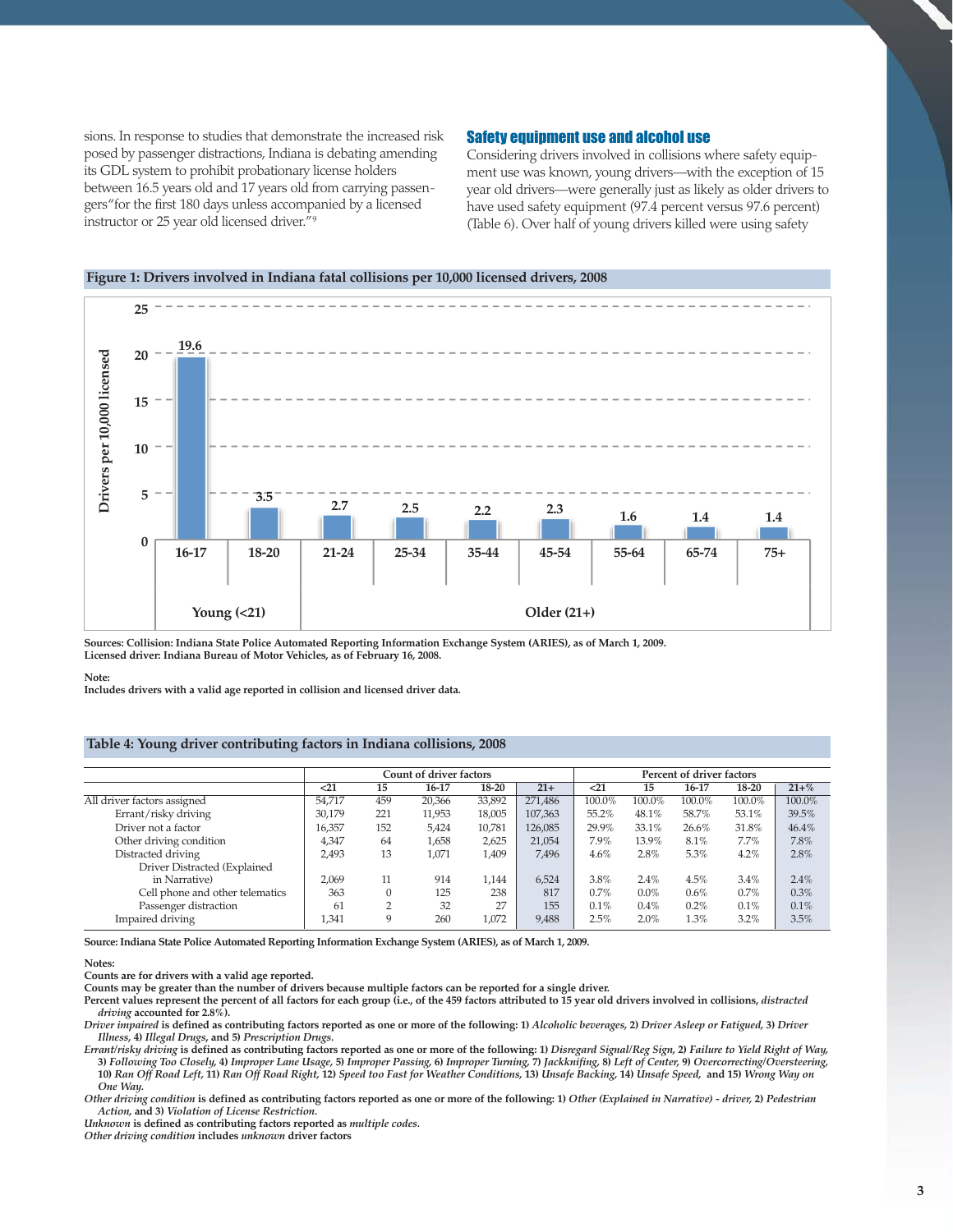equipment compared to 42 percent of older drivers. Safety equipment use rates for all age groups were generally higher for less severe injuries, suggesting that the use of safety equipment reduced the incidence of more serious injuries. Fifteen year old drivers were the least likely to use safety equipment (86.3 percent).

Approximately two percent (965 of 50,852) of young drivers involved in collisions in 2008 had been drinking (Table 7).10 Drivers suffering more serious injuries were more likely to have been drinking and drinking was more common for males than females. More than one-fifth of all young drivers killed and 23.6 percent of 18-20 year old drivers killed had been drinking.

# **Table 5: Drivers in Indiana collisions by passenger presence, 2008**

| Drivers in                                  | $21$   | 15       | 16-17  | 18-20  | $21+$   |
|---------------------------------------------|--------|----------|--------|--------|---------|
| All collisions                              | 50,885 | 429      | 18,970 | 31,486 | 257,327 |
| With passengers                             | 17,780 | 324      | 7.066  | 10,390 | 71,106  |
| % With passengers                           | 34.9%  | 75.5%    | 37.2%  | 33.0%  | 27.6%   |
| Ratio $\%$ < 21 with passengers to $\%$ 21+ | 1.3    | 2.7      | 1.3    | 1.2    | n/a     |
| <b>Fatal collisions</b>                     | 142    | 1        | 48     | 93     | 967     |
| With passengers                             | 67     | $\Omega$ | 27     | 40     | 280     |
| % With passengers                           | 47.2%  | $0.0\%$  | 56.3%  | 43.0%  | 29.0%   |
| Ratio $\%$ < 21 with passengers to $\%$ 21+ | 1.6    | 0.0      | 1.9    | 1.6    | n/a     |
| Single vehicle collisions                   | 11,739 | 106      | 4,480  | 7,153  | 52,876  |
| With passengers                             | 3.701  | 76       | 1.545  | 2,080  | 13,511  |
| % With passengers                           | 31.5%  | 71.7%    | 34.5%  | 29.1%  | 25.6%   |
| Ratio $\%$ < 21 with passengers to $\%$ 21+ | 1.1    | 2.6      | 1.2    | 1.1    | n/a     |
| Multiple vehicle collisions                 | 39,146 | 323      | 14,490 | 24,333 | 204,451 |
| With passengers                             | 14,079 | 248      | 5,521  | 8,310  | 57,595  |
| % With passengers                           | 36.0%  | 76.8%    | 38.1%  | 34.2%  | 28.2%   |
| Ratio $\%$ < 21 with passengers to $\%$ 21+ | 1.3    | 2.8      | 1.4    | 1.2    | n/a     |

**Source: Indiana State Police Automated Reporting Information Exchange System (ARIES), as of March 1, 2009.**

#### **Notes:**

**Counts are for drivers with a valid age reported.**

*With passengers* **defined as units with more than one occupant.**

# **Table 6: Safety equipment use among young drivers in Indiana, 2008**

|                         |        |         | Young drivers |           |         |
|-------------------------|--------|---------|---------------|-----------|---------|
| Driver injury status    | < 21   | 15      | 16-17         | $18 - 20$ | $21+$   |
| All injury statuses     | 46.908 | 371     | 17.544        | 28,993    | 237.700 |
| Used safety equipment   | 45,699 | 320     | 17,171        | 28,208    | 231,958 |
| % Used safety equipment | 97.4%  | 86.3%   | 97.9%         | 97.3%     | 97.6%   |
| Fatal                   | 67     |         | 16            | 50        | 431     |
| Used safety equipment   | 34     | 0       | 13            | 21        | 182     |
| % Used safety equipment | 50.7%  | $0.0\%$ | 81.3%         | 42.0%     | 42.2%   |
| Incapacitating          | 307    | 4       | 95            | 208       | 1,836   |
| Used safety equipment   | 223    | 2       | 71            | 150       | 1,265   |
| % Used safety equipment | 72.6%  | 50.0%   | 74.7%         | 72.1%     | 68.9%   |
| Non-incapacitating      | 5,003  | 50      | 1.869         | 3,084     | 24,704  |
| Used safety equipment   | 4,482  | 28      | 1,708         | 2,746     | 22,301  |
| % Used safety equipment | 89.6%  | 56.0%   | 91.4%         | 89.0%     | 90.3%   |
| Other injury            | 918    | 10      | 408           | 500       | 4,226   |
| Used safety equipment   | 889    | 10      | 401           | 478       | 4,139   |
| % Used safety equipment | 96.8%  | 100.0%  | 98.3%         | 95.6%     | 97.9%   |
| Not injured             | 40,613 | 306     | 15,156        | 25,151    | 206,503 |
| Used safety equipment   | 40,071 | 280     | 14,978        | 24,813    | 204,071 |
| % Used safety equipment | 98.7%  | 91.5%   | 98.8%         | 98.7%     | 98.8%   |

**Source: Indiana State Police Automated Reporting Information Exchange System (ARIES), as of March 1, 2009.**

#### **Notes:**

**Counts are for drivers with a valid age reported where restraint use was known.**

- *Used safety equipment* **applies to a motor vehicle occupant involved in a collision when the safety equipment type reported is one of the following: 1)** *Lapbelt only,* **2)** *Harness***, 3)** *Airbag deployed + harness,* **4)** *Child restraint,* **or 5)** *Lap + harness.* **Also applies to a motorcycle rider involved in a collision when the safety equipment type reported is Helmet.**
- *Non-incapacitating* **injuries include those injuries reported as** *non-incapacitating* **or** *possible***.**

*Other injury* **status includes** *not reported, unknown, refused* **(treatment), or invalid (+) injury status codes.**

*Not injured* **status includes individuals involved in collisions reported as** *null* **values in the injury status code field and should only apply to drivers involved in collisions.**

Young male drivers killed were 1.9 times (23.7 percent / 12.5 percent) more likely than females to have been drinking.

# Young drivers in collisions by time of day

Nighttime driving (6pm-6am) may be particularly problematic and challenging for young drivers because of inexperience driving at night, lower visibility, fatigue, and alcohol/drug use.<sup>11</sup> Because of this, many states have incorporated nighttime driving restrictions into their graduated driver licensing systems, and as a result, some states have reduced collisions during restricted hours by as much as 60 percent.12 In Indiana in 2008, the proportion of young drivers involved in collisions during curfew hours (11pm-5am) decreased each hour from 11pm (2.6 percent) to 4am (0.5 percent) with a slight increase at 5am (0.6 percent) (Figure 2). Similar to older drivers, the distributions of young driver involvement in collisions (Figure 2) and young driver injuries (Figure 3) exhibit two peaks around 7am (perhaps when going to school/work) and 3pm (perhaps when leaving school/work). However, young driver fatalities are most common around 2am (10.7 percent) and 5pm (10.7 percent) (Figure 3).

# Indiana county comparisons

Maps 1 and 2 show two different measures of young driver involvement in collisions in Indiana counties. The maps classify counties based on their deviation from the mean percent young drivers in collisions (Map 1) and mean rate per 1,000 licensed young drivers (Map 2). In 2008, the counties with the highest proportions (i.e., those greater than two standard deviations above the mean) of young drivers involved in collisions were Pike, Franklin, Warren, Wells, and Dubois (Map 1). Two of these (Wells and Dubois) also ranked in the top ten in the proportion of licensed drivers in the county who are young (not shown). Marion and Lake counties experienced the smallest proportions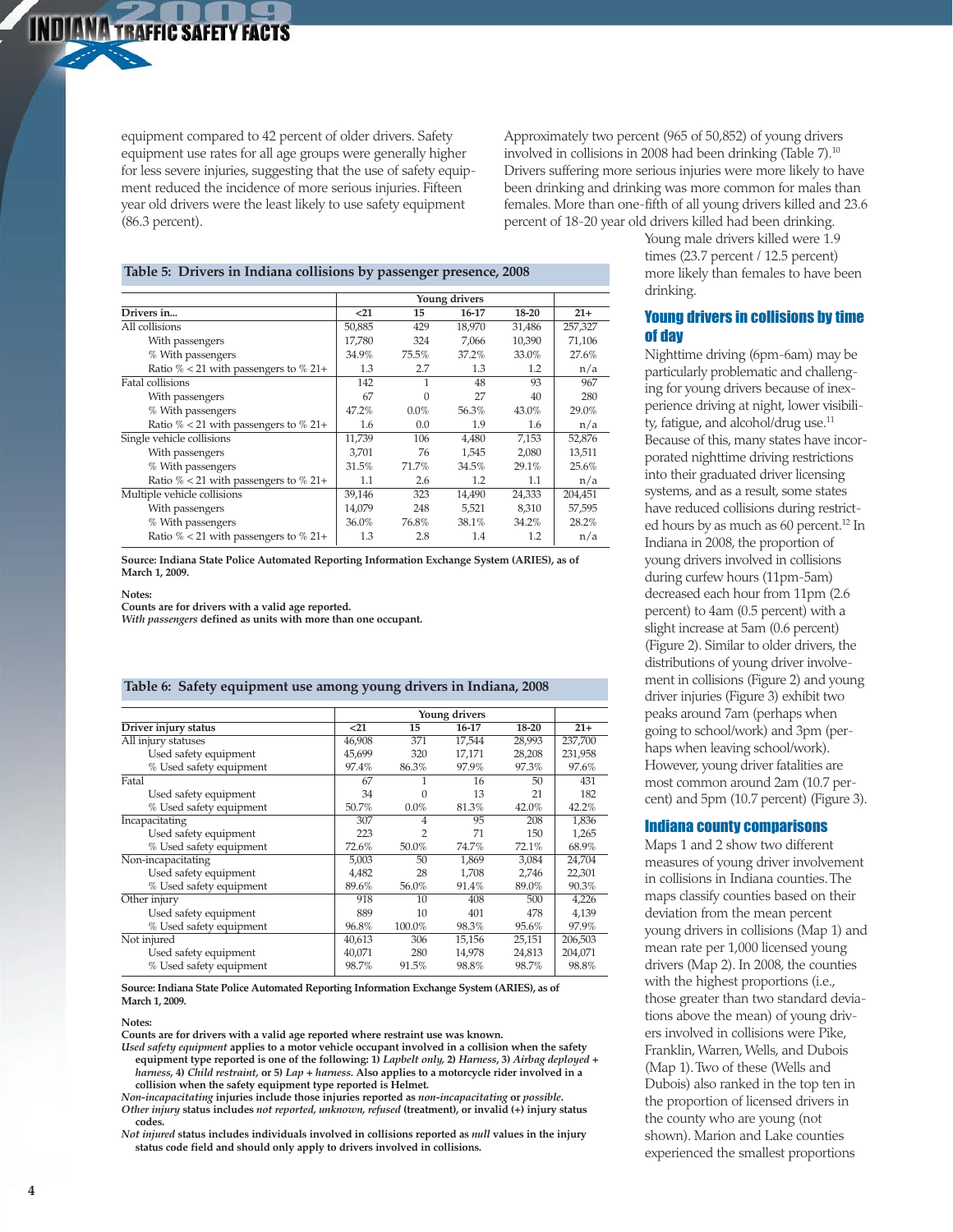of young driver involvement in collisions while ranking 92nd and 85th respectively in the proportion of licensed drivers in the county who are young.

The mean county rate of young driver involvement in collisions per 1,000 licensed young drivers was 150.4 in 2008 (Map 2). Three counties—Tippecanoe, Monroe, Delaware—experienced young driver involvement rates well above this. These findings may be attributable to the presence of major college campuses (e.g., Indiana University, Purdue University, Ball State University) in these counties—a hypothesis further supported by the fact that the counties have smaller proportions of licensed drivers in the county who are young (rank 64th, 89th, and 86th, respectively).

# Graduated driver licensing system

GDL systems are intended to delay full licensure of young drivers while they gain driving experience under lower risk conditions.13 These systems generally consist of three stages—learners, intermediate, full licensure—with decreasing levels of supervision and restraints. All 50 states and the District of Columbia have implemented GDL systems.

In May 2009, Indiana passed legislation amending several of the state's GDL provisions. The amendments focus on giving young drivers more driving experience before advancing to less restrictive licensing stages by pushing back minimum age requirements for learners permits and probationary licenses, increasing the holding period for learners permits, reducing driver distractions, and restricting driving times. Effective July 1, 2009:

- · Drivers under the age of 18 are not allowed to use a "telecommunications device" while driving (talking on a cell phone, texting, etc.) with the exception of making a 911 emergency call.
- · Drivers under the age of 18 may not operate a vehicle between 11pm and 5am Sunday through Thursday, and

# **Table 7: Indiana young drivers and alcohol use, 2008**

between 1am and 5am Friday and Saturday for the first 180 days of holding a license.

· For the first 180 days of holding a license, drivers under the age of 18 may not drive with passengers unless the passenger is: over 25 years of age and holds a driver's license; a certified driving instructor; or a parent or guardian over the age of 21. Drivers may transport their child, sibling, or spouse.

A number of additional provisions will take effect July 1, 2010. Complete information on the GDL bill can be accessed at the Indiana Legislative Services Agency's website (http://www.in. gov/apps/lsa/session/billwatch/billinfo?year=2009&session=1&r equest=getBill&docno=16).

#### **Summary**

The rate of young drivers involved in fatal collisions and fatally injured has decreased on average during the last decade in Indiana. Nevertheless, there remains opportunity for improvement. The number and rate of young drivers killed in collisions increased in 2008, and young drivers—especially 16-17 year olds—are experiencing significantly higher rates of involvement in fatal collisions than older age groups. A review of young driver contributing factors reveals that the actions of young drivers are more often reported as having contributed to their involvement in collisions than older drivers, and errant/risky driving and distracted driving are more common for young drivers involved in collisions. Passenger presence and alcohol use—particularly male driver alcohol use—also continue to be points of concern for young drivers. Indiana has experienced favorable results in its efforts to increase restraint use; 97 percent of young drivers and 98 percent of older drivers involved in collisions in 2008 were restrained. As of this writing, efforts are underway to amend the state's GDL system with the intent of addressing the other risks discussed here associated with young drivers.14

|                           |        |                | <b>Count of drivers</b> |        |         | <b>Percent of drivers</b> |         |         |       |           |
|---------------------------|--------|----------------|-------------------------|--------|---------|---------------------------|---------|---------|-------|-----------|
|                           | $21$   | 15             | 16-17                   | 18-20  | $21+$   | $21$                      | 15      | 16-17   | 18-20 | $21 + \%$ |
| All drivers               | 50,852 | 429            | 18,961                  | 31,462 | 257,141 | 1.9%                      | 1.2%    | 2.6%    | 2.6%  | 3.2%      |
| Fatal injury              | 75     |                | 19                      | 55     | 473     | 21.3%                     | $0.0\%$ | 15.8%   | 23.6% | 27.1%     |
| Female                    | 16     | $\mathbf{0}$   | 7                       | 9      | 122     | 12.5%                     | 0.0%    | $0.0\%$ | 22.2% | 14.8%     |
| Male                      | 59     |                | 12                      | 46     | 351     | 23.7%                     | $0.0\%$ | 25.0%   | 23.9% | 31.3%     |
| Incapacitating injury     | 338    | 6              | 106                     | 226    | 1,992   | 9.8%                      | $0.0\%$ | 5.7%    | 11.9% | 14.9%     |
| Female                    | 150    | 2              | 48                      | 100    | 727     | 6.0%                      | $0.0\%$ | $0.0\%$ | 9.0%  | 5.9%      |
| Male                      | 188    | 4              | 58                      | 126    | 1,265   | 12.8%                     | 0.0%    | 10.3%   | 14.3% | 20.1%     |
| Non-incapacitating injury | 5,314  | 63             | 1,967                   | 3,284  | 26,073  | 5.2%                      | 3.2%    | 2.1%    | 7.1%  | 7.1%      |
| Female                    | 2,803  | 29             | 1,071                   | 1,703  | 13,317  | 2.6%                      | 3.4%    | 1.3%    | 3.4%  | 2.9%      |
| Male                      | 2,511  | 34             | 896                     | 1,581  | 12,756  | 8.1%                      | 2.9%    | 3.0%    | 11.1% | 11.5%     |
| Other injury              | 1,011  | 12             | 437                     | 562    | 4,647   | 2.0%                      | 0.0%    | 0.5%    | 3.2%  | 3.6%      |
| Female                    | 433    | $\overline{2}$ | 198                     | 233    | 1,987   | $0.9\%$                   | 0.0%    | 0.5%    | 1.3%  | 1.9%      |
| Male                      | 578    | 10             | 239                     | 329    | 2,660   | 2.8%                      | 0.0%    | 0.4%    | 4.6%  | 4.8%      |
| Not injured               | 44,114 | 347            | 16,432                  | 27,335 | 223,956 | 1.4%                      | $0.9\%$ | 0.6%    | 1.9%  | 2.6%      |
| Female                    | 20,025 | 155            | 7,583                   | 12,287 | 94,881  | $0.6\%$                   | 1.3%    | 0.2%    | 0.8%  | 1.4%      |
| Male                      | 24,089 | 192            | 8,849                   | 15,048 | 129,075 | 2.1%                      | 0.5%    | $0.9\%$ | 2.8%  | 3.5%      |

**Source: Indiana State Police Automated Reporting Information Exchange System (ARIES), as of March 1, 2009.**

**Notes:**

**Counts are for drivers with a valid age and gender reported.**

**Percent values represent the percent of drivers who** *had been drinking* **(i.e., Of the nineteen 16-17 year old drivers involved in collisions who suffered fatal injuries, 15.8%** *had been drinking***).**

*Non-incapacitating* **injuries include those injuries reported as both** *non-incapacitating* **and** *possible***.**

*Other injury* **status includes** *not reported, unknown, refused* **(treatment), or invalid (+) injury status codes.**

*Not injured* **status includes individuals involved in collisions reported as** *null* **values in the injury status code field and should only apply to drivers involved in collisions.**

*Drivers Who Had Been Drinking* **defined as a driver involved in a collision where any one of the following conditions are met: (1)** *alcoholic beverages was listed as a driver contributing circumstance;* **(2)** *driver had a positive blood alcohol content (BAC) test result,* **(3)** *as a measure of apparent physical condition, the officer determined that driver had been drinking,* **or (4)** *an Operating While Intoxicated (OWI) citation was issued to the driver.*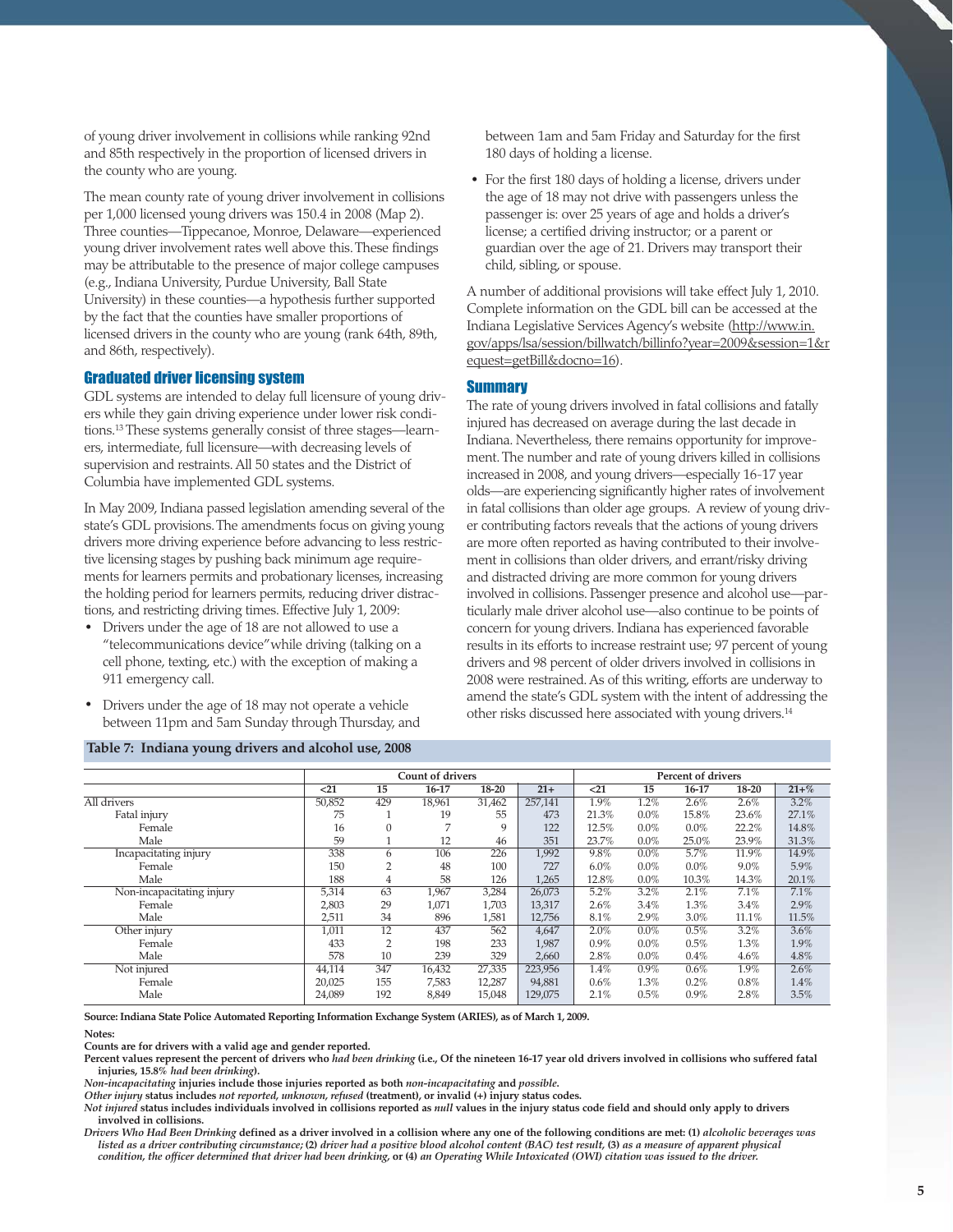



**Source: Indiana State Police Automated Reporting Information Exchange System (ARIES), as of March 1, 2009.**

**Notes:**

**Counts are for drivers with a valid age and collision time reported. Shaded area represents weekday curfew hours: Sun. - Thurs. 11pm until 5am. Black vertical lines represent weekend curfew hours: Fri. & Sat. 1am until 5am.**

**Fatal/non-fatal totals equal the sum of** *fatal, incapacitating,* **and** *non-incapacitating* **(including** *possible***) injuries.**

# Endnotes:

**IDIANA TRAFFIC SAFETY FACTS** 

1 **Centers for Disease Control and Injury Prevention, Web-Based Injury Statistics Query and Reporting System.** *Leading causes of death reports (1999-2005)***; Centers for Disease Control and Injury Prevention, Web-Based Injury Statistics Query and Reporting System.** *Leading causes of nonfatal injury reports (2001-2007).*

2 **Population proportion estimated based on average change in population from 2003-07 using Census Bureau population estimates.**

3 **Because 2008 rates were calculated using different data sources, readers should use caution when comparing 2008 rates to earlier years.**

4 **Insurance Institute for Highway Safety. (September 2008).** *Effects of age and experience on young driver crashes: Review of recent literature.*

5 **The term "older drivers" is used throughout the fact sheet and refers to drivers between 21 and 109.**

6 **National Highway Traffic Safety Administration (NHTSA). (2008).** *Traffic safety facts, laws – Graduated driver licensing system.*

7 **Up to two driver factors can be selected for each driver. Because of this, the number of factors is generally greater than the number of drivers and some factors that might have contributed may not have been selected.** 

8 **Williams, A., Ferguson, S., McCartt, A. (2007).** *Passenger effects on teenage driving and opportunities for reducing the risks of such travel.*

9 **Indiana General Assembly. ENGROSSED SENATE BILL No. 16, April 3, 2009.**

<sup>10</sup>**Counts of drivers may be different than those cited earlier due to unknown gender.**

<sup>11</sup>**National Safety Council. (2007).** *What you should know about nighttime driving restrictions.*

#### <sup>12</sup>**NHTSA, 2008.**

<sup>13</sup>**Insurance Institute for Highway Safety. (March 2009).** *U.S. licensing systems for young drivers.*

<sup>14</sup>**As of April 21, 2009, Senate Bill 16 has passed the Indiana Full Senate and House of Representatives. Final reviews of the bill are underway.**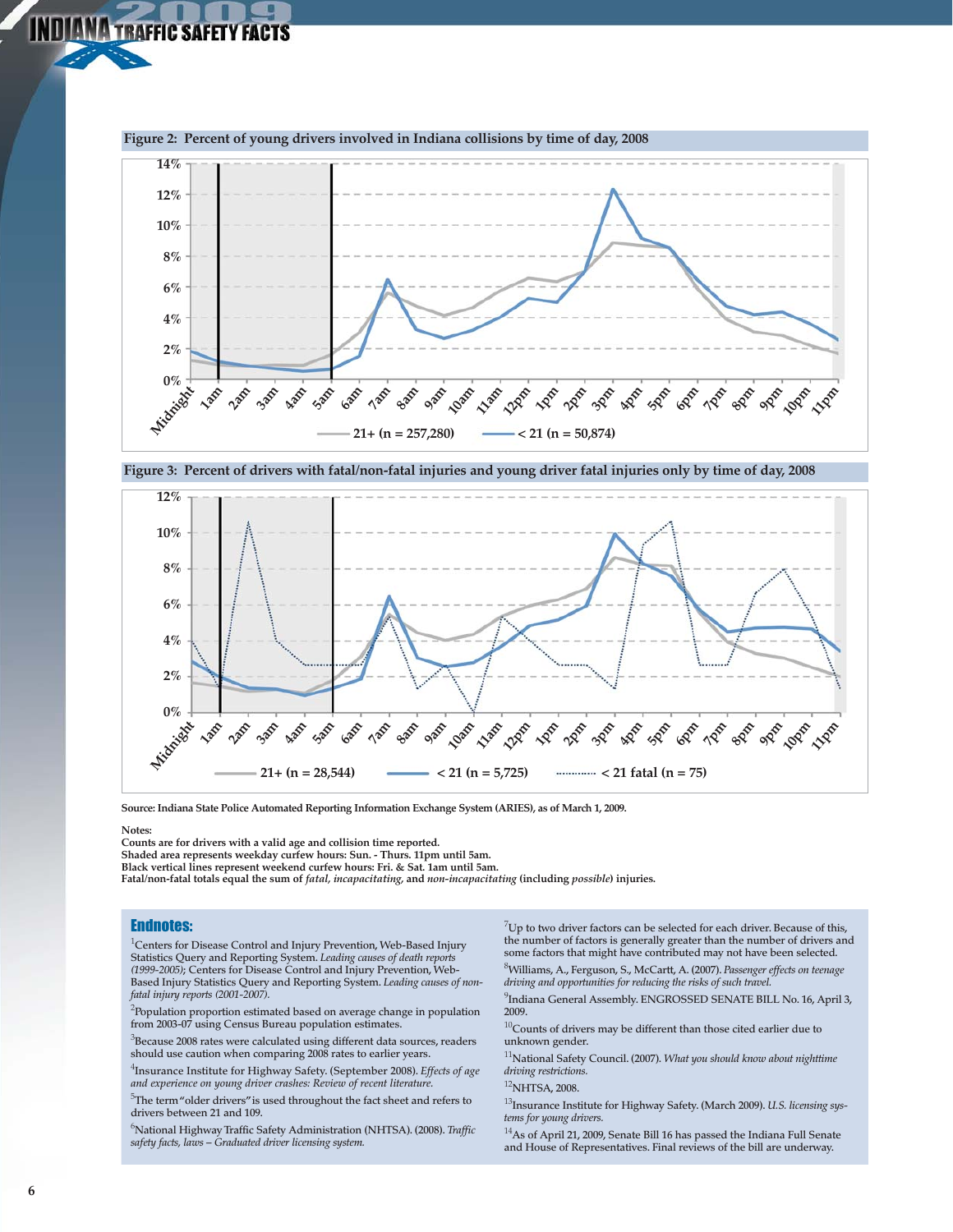# **Map 1: Percent of all Indiana drivers involved in collisions who were young, 2008**

# **Map 2: Indiana young drivers involved in collisions per 1,000 licensed young drivers, 2008**



**Sources: Collisions Automated Reporting Information Exchange System, March 1, 2009. Licensed drivers: Indiana Bureau of Motor Vehicles, as of February 16, 2008.**

#### **Notes:**

Includes drivers age 15 to 20 with a valid county reported.<br>The *standard deviation* is the average difference between any given county value and the average (mean) of all county values together; it is a measure of the variation in county data and provides a natural grouping mechanism for comparing county values. A larger standard deviation value indicates that the<br>county values are more dispersed relative to one another. A county whose **county is generally at the extreme (high or low) relative to all other counties.**